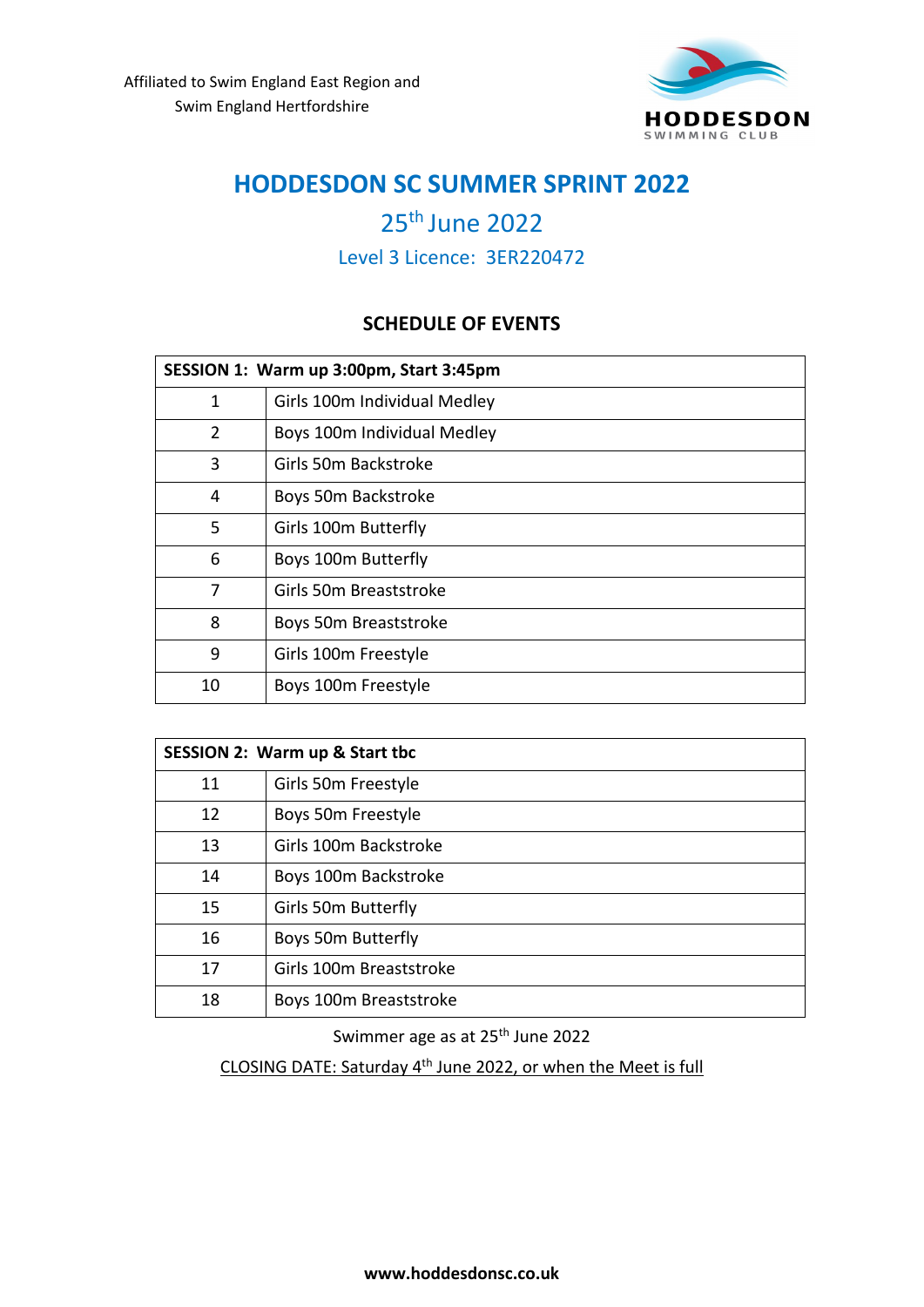

## 25th June 2022

Licence No. 3ER220472

### **INDIVIDUAL ENTRY FORM**

| <b>First Name:</b>               | Surname:                             | <b>Club Name:</b>                     |  |  |
|----------------------------------|--------------------------------------|---------------------------------------|--|--|
|                                  |                                      |                                       |  |  |
| DOB & Age at Meet:               | Male / Female                        | <b>SE Member Number:</b>              |  |  |
|                                  |                                      |                                       |  |  |
| <b>Disability Swimmer Y/N</b>    | <b>Contact Name on Day of Event:</b> | <b>Contact Email on Day of Event:</b> |  |  |
| <b>Disability Qualification:</b> |                                      |                                       |  |  |

| <b>EVENTS</b>                               |              |                   |                 |                      |                   |      |  |
|---------------------------------------------|--------------|-------------------|-----------------|----------------------|-------------------|------|--|
|                                             | <b>Girls</b> |                   | Time            | <b>Boys</b>          |                   | Time |  |
| <b>Session 1</b>                            | 1            | 100m IM           |                 | $\mathcal{P}$        | 100m IM           |      |  |
|                                             | 3            | 50 Backstroke     |                 | 4                    | 50 Backstroke     |      |  |
|                                             | 5            | 100m Butterfly    |                 | 6                    | 100m Butterfly    |      |  |
|                                             | 7            | 50m Breaststroke  |                 | 8                    | 50m Breaststroke  |      |  |
|                                             | 9            | 100m Freestyle    |                 | 10                   | 100m Freestyle    |      |  |
| <b>Session 2</b>                            | 11           | 50m Freestyle     |                 | 12                   | 50m Freestyle     |      |  |
|                                             | 13           | 100m Backstroke   |                 | 14                   | 100m Backstroke   |      |  |
|                                             | 15           | 50m Butterfly     |                 | 16                   | 50m Butterfly     |      |  |
|                                             | 17           | 100m Breaststroke |                 | 18                   | 100m Breaststroke |      |  |
| Total Entries @ £7 per event                |              |                   | NO. $xE7 =  E $ |                      |                   |      |  |
| Visiting Individual Manual Entry Fee        |              |                   | £1.00 admin fee | $\mathbf{f}$<br>1.00 |                   |      |  |
| <b>Total Amount Enclosed / Paid by BACS</b> |              |                   |                 |                      |                   | f    |  |

Numbers are restricted, so apply early to avoid disappointment. Clubs entering 5 swimmers or more need to do so by Sportsystem Entry Manager. Please email Nicky Coker at hoddesdonscgalas@gmail.com for entry file.

Entries for the Hoddesdon SC 2022 Summer Sprint must be received by Nicky Coker, midnight on 4<sup>th</sup> June, together with the total entry fee. Please email Individual Entry Form with confirmation of BACS payment to: **Nicky Coker hoddesdonscgalas@gmail.com** 

**Payment to be made by BACS** to the following Hoddesdon SC account:

**Bank:** Santander **Sort code:** 09-01-29 **Account number:** 33489760 **Ref:** << *Swimmer Name* >> – SS2022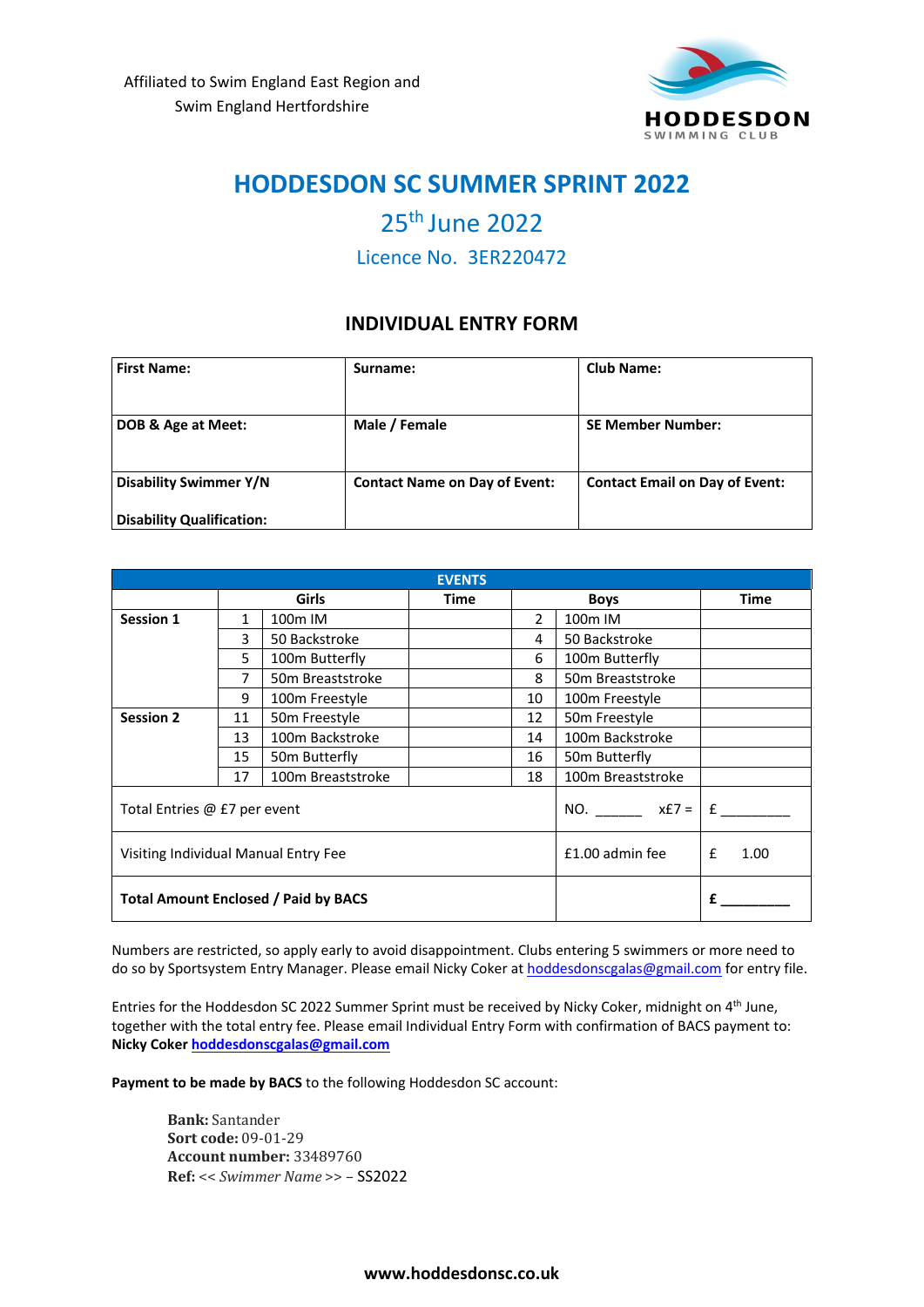

### 25th June 2022

Level 3 Licence: 3ER220472

### **RULES & CONDITIONS OF ENTRY**

Competitors must comply with the Meet conditions as set out below.

- 1. Promoting Club: Hoddesdon Swimming Club. Open Meet Manager: Nicky Coker.
- 2. The competition will be held on Saturday 25<sup>th</sup> June 2022 at Leisurezone, Harlow, CM20 3DT, as a Level 3 open meet licensed with SE East Region under SE Law and Technical Rules of Racing.
- 3. The pool length is 25 meters with 8 lanes and AOE timing. A secondary strobe for the starting system is available.
- 4. Swimmers must be registered as a **'Club Compete'** member with Swim England via an affiliated swimming club.
- 5. Swimmers in possession of an SE Certificate of Swimming Disability or whose SE Membership record details a disability sport class (S1-S15) are welcome to enter the competition. Personal care attendants are permitted for swimmers who require them without the need to pay for an additional Poolside Pass.
- 6. Age groups for boys and girls will be:  $9/10$ , 11, 12, 13, 14, 15, and 16+ years of age, as at 25<sup>th</sup> June 2022.
- 7. Entry fee for individual events is £7.00 per event.
- 8. Individual participants should submit their entries on the Individual Entry Form, adding a £1.00 administration charge (per swimmer) to their entry total. Completed forms should be sent via email to Nicky Coker at hoddesdonscgalas@gmail.com
- 9. Valid entries (which must include payment) will be accepted in order of receipt by the closing date: **4 th June 2022.** Hoddesdon Swimming Club reserves the right to close entries before the closing date and/or reject later entries if events are oversubscribed.
- 10. Clubs entering 5 swimmers or more need to do so by Sportsystems Entry Manager; please email Nicky Coker at hoddesdonscgalas@gmail.com for an entry file. The file should be sent to Nicky Coker by return together with a completed Summary Sheet and confirmation of payment.
- 11. Late entries *may* be accepted for individual events at £8.00 per event, depending on availability. Please email Nicky Coker at hoddesdonscgalas@gmail.com with your request.
- 12. Day of meet entries and day of meet alterations will **NOT** be accepted**,** unless due to administrative error.
- 13. Coaches and Team Managers shall be responsible for ensuring swimmers sign in before the start of each session. Late arrivals will only be accepted at the discretion of the promoter.
- 14. The promoter reserves the right to refuse admission to any person.
- 15. Competitors will be listed on the programme in graduated time order with slowest first, and heats will be seeded on submitted times. Swimmers who do not enter a time will be entered as the slowest.
- 16. Results are decided on a timed finals basis. Results will be posted poolside and in the spectator gallery with full meet results posted after the meet at www.hoddesdonsc.co.uk and supplied to British Swimming for entry into the national rankings database.
- 17. Medals will be awarded to the top three in each age group. Awards are to be collected from the medals table. **Swimmers should not approach the medals table until they have checked the posted results and see confirmation that they are due to receive a medal**. Swimmers should also be wearing their club t-shirt/top when collecting their medal.
- 18. Coaches passes cost £15.00 (which includes poolside pass, programme, food subject to Covid regulations at the time of the meet, and if requested, an electronic results sheet sent by email). There will be no entry to poolside without a pass and passes must be worn at all times. Passes should be collected at the Hoddesdon SC entry desk in the main lobby and the Coaches packs will be emailed beforehand.
- 19. Withdrawal sheets will be in the coaches' pack which each club should print out before the event. The Coaches are responsible for withdrawing swimmers from events no later than 10 minutes after the start of the warm-up.
- 20. Once entries are confirmed as accepted, no refunds will be given.

#### **www.hoddesdonsc.co.uk**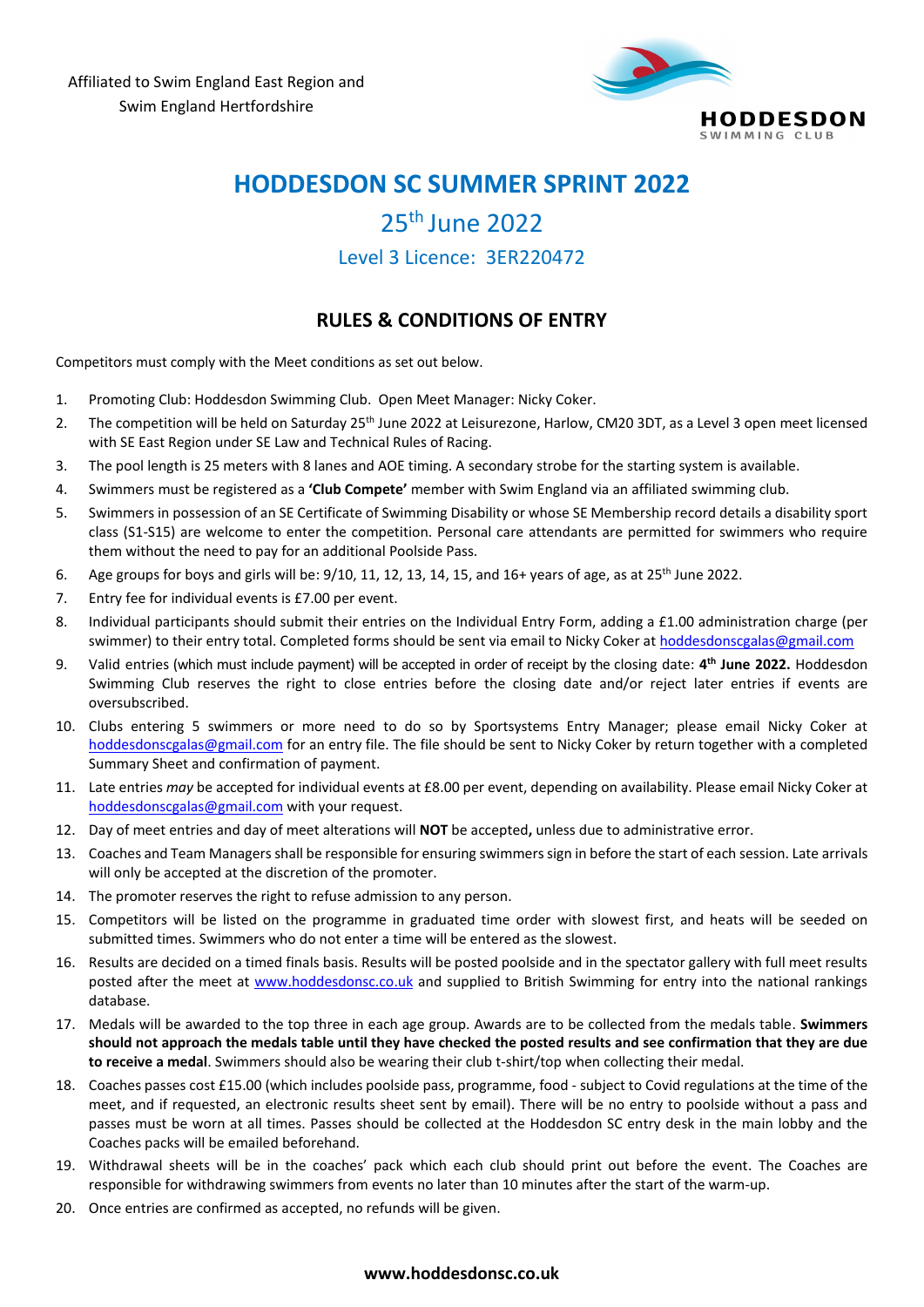Affiliated to Swim England East Region and Swim England Hertfordshire



- 21. Swimmers of each event must report to the marshalling area as requested by the Announcer. It is the responsibility of the coach and swimmer to make sure that they are at the marshalling area when requested.
- 22. Over the top starts will be used whenever possible at the referee's discretion.
- 23. Upper time limit (no faster than) qualifying times and entries with unlicensed times will be accepted. The promoter reserves the right to reject swimmers should the event become oversubscribed.
- 24. Only swimmers, officials, Hoddesdon SC 'helpers' and Team Managers / Coaches accredited with coaches passes will be allowed poolside.
- 25. Hot liquids and glass containers of any kind are **NOT** permitted poolside or in the changing village.
- 26. All litter to be disposed of in the receptacles provided or taken home. **Coaches and Managers are responsible for ensuring their Team Area remains clean and obstacle-free.**
- 27. Swimmers must wear suitable clothing and footwear poolside. Swimmers **MUST** have dry clothing and footwear to be allowed in any areas beyond poolside and changing room i.e., main lobby, spectator area, etc.
- 28. The promoter reserves the right to refuse admission to any person.
- 29. Participants and spectators are requested to follow the SE Child Safeguarding Policy and Procedures. In particular the guidelines regarding photography/recording and the use of such on social media both during and after the meet. The SE Child Safeguarding Policy and Procedures are detailed in the document, Wavepower 2020-2023, which can be found on the SE website at: https://www.swimming.org/swimengland/wavepower-child-safeguarding-for-clubs/. In accordance with the SE Child Safeguarding Policies and Procedures, any parents or carers of swimmers under the age of 18 who wish to take photographic or video images are requested to focus on their own child as much as reasonably possible and to avoid including other children in those images. Should you have any concerns about photography or filming please bring them to the attention of the promoter.
- 30. Strictly no video or photography by an image capturing device in the **changing rooms**. These policies will be vigorously enforced, and any person found to be contravening them will be asked to leave the gala without refund. Only coaches and DBS registered Team Managers shall be permitted to take photographs on poolside.
- 31. The Data Protection Act 2018 requires us to provide you with certain information and to obtain your consent before processing data about you. Processing includes: obtaining, recording, holding, disclosing, destruction or retaining information. We require certain personal data for the purposes of making entries to the competition, managing the Meet and the submission of results to Rankings. The information provided by you will be processed in accordance with the Data Protection Act 2018. **Consent to process such personal data is deemed to have been given by the submission of the entry.** Where the personal data of competitors, officials and coaches/team managers has been passed to us by a third party such as a club rather than by the individuals themselves, we rely on the third party to ensure the consent has been obtained. The data obtained to run this meet will be held electronically by the club for 12 months and in paper copy for 3 months following the completion of the meet.
- 32. All participants must observe the safety precautions in operation at Harlow Leisurezone. **Use of the teaching pool is prohibited**. Only small bags will be allowed poolside. Lockers are available operating on a non-refundable 20 pence coin. Neither the Promoter nor Hoddesdon Swimming Club will be responsible for any loss or damage occurring during the meet.
- 33. The organisers and pool management reserve the right to remove any spectator or swimmer from the event whose behaviour is against the rules of the centre or obstructs the efficient running of the meet. If asked to leave you will not be entitled to a refund.
- 34. Before attending the meet, all participants, officials, volunteers, and spectators should self-assess for symptoms of coronavirus (COVID-19). If you have any of the recognised symptoms of coronavirus you should not attend, even if your symptoms are mild. You should follow the NHS guidance at the time of the gala. Further information on testing and selfisolation can be found by going to this website: https://www.nhs.uk/conditions/coronavirus-covid-19/
- 35. This meet, rules, and conditions are subject to the COVID-19 guidelines or restrictions imposed by the UK Government and Harlow Leisurezone at the time of the gala. Hoddesdon Swimming club reserves the right to alter the meet in any way because of changes imposed due to COVID-19. Any such changes will be notified as soon as possible.
- 36. Any matter not covered by these meet conditions will be determined by the Promoter and Referee, subject to SE Laws and Regulations, the SE Technical Rules of Swimming, and to the SE Open Meet Licensing Criteria.